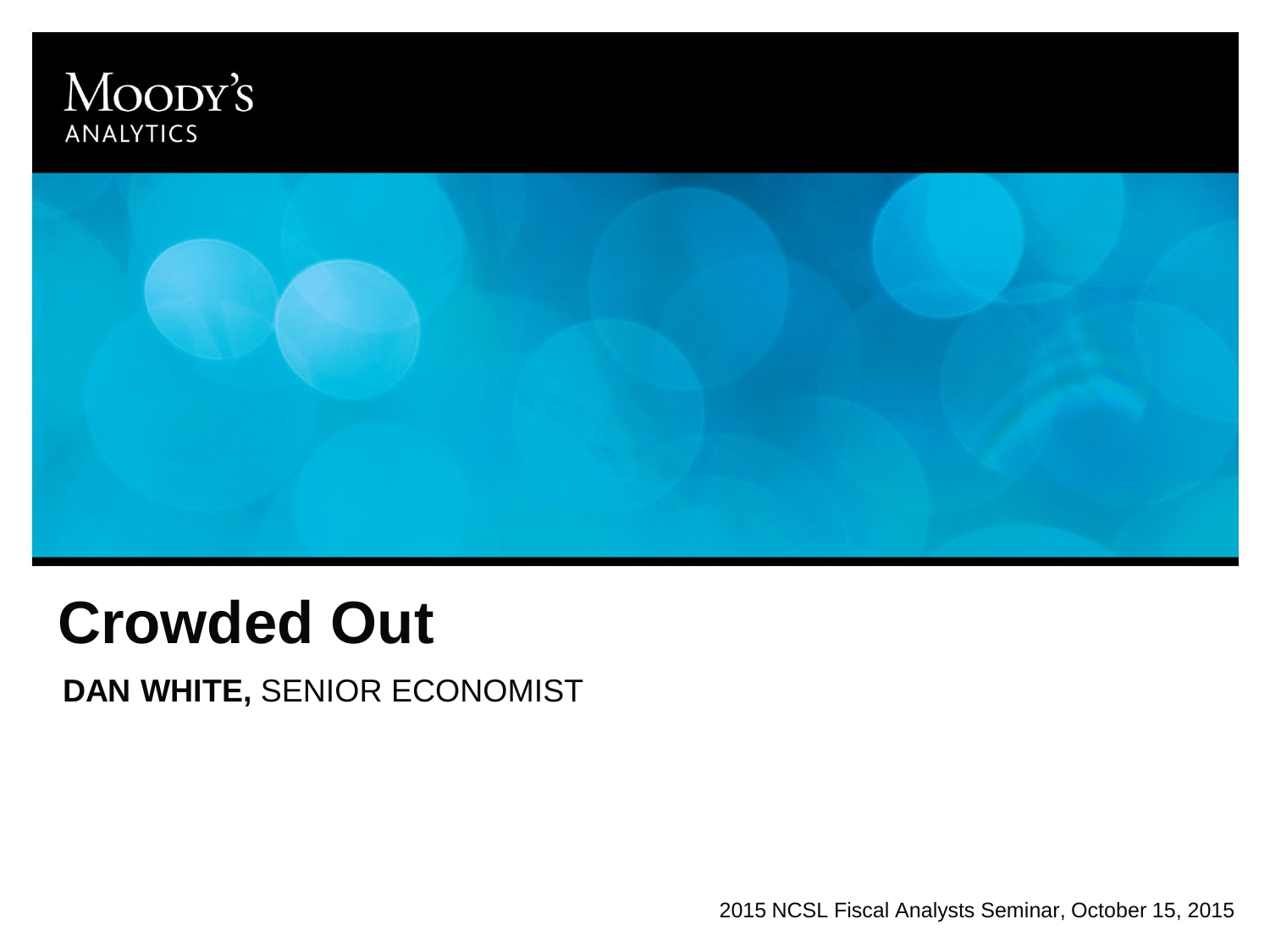# **This Time Is Different**

Cumulative job growth after 5 years of recovery, by recession, %



Sources: Census Bureau, Moody's Analytics

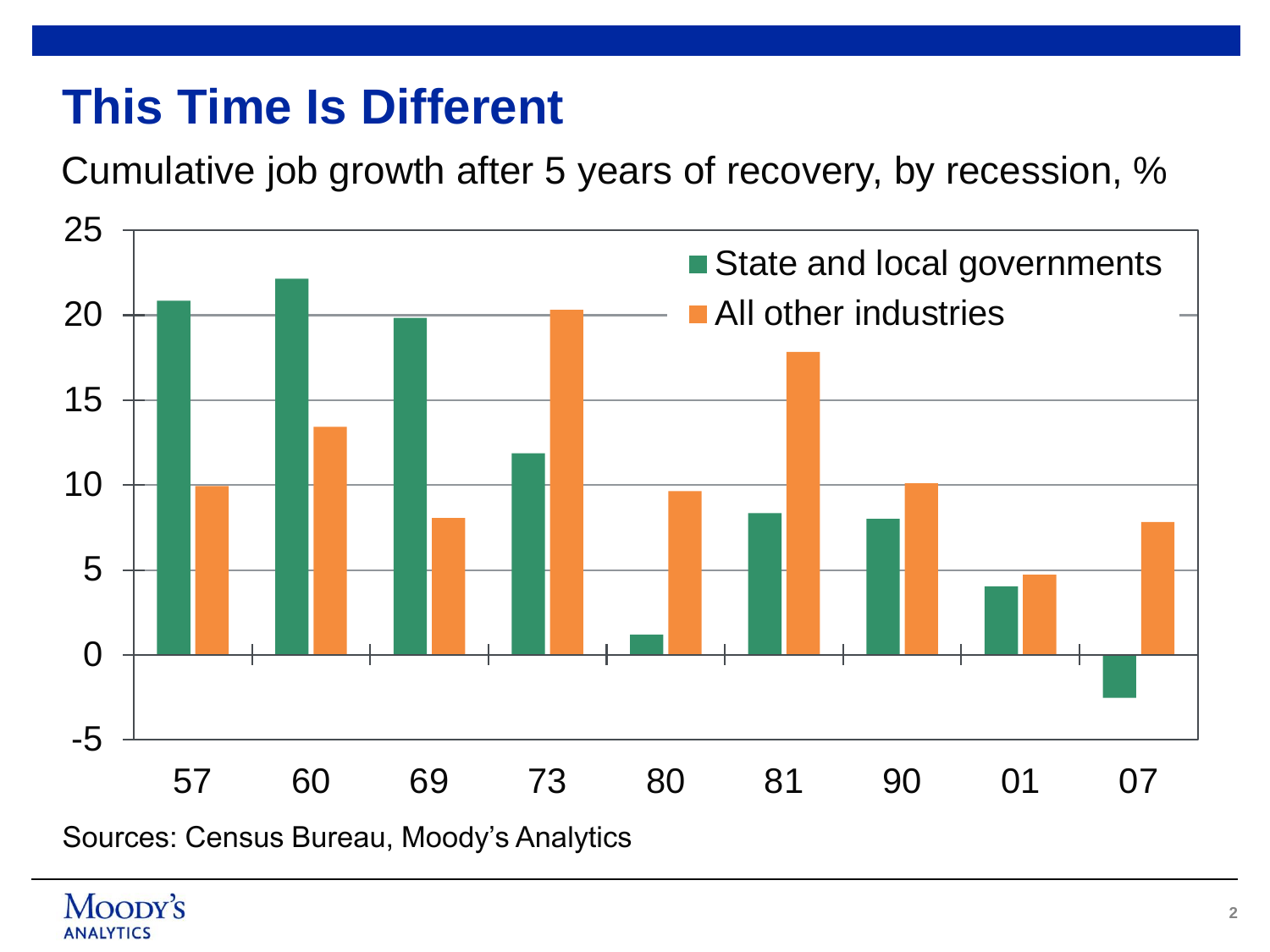# **Increased Volatility in Tax Collections**

### Standard deviation of annual % change



Sources: Census Bureau, BEA, Moody's Analytics

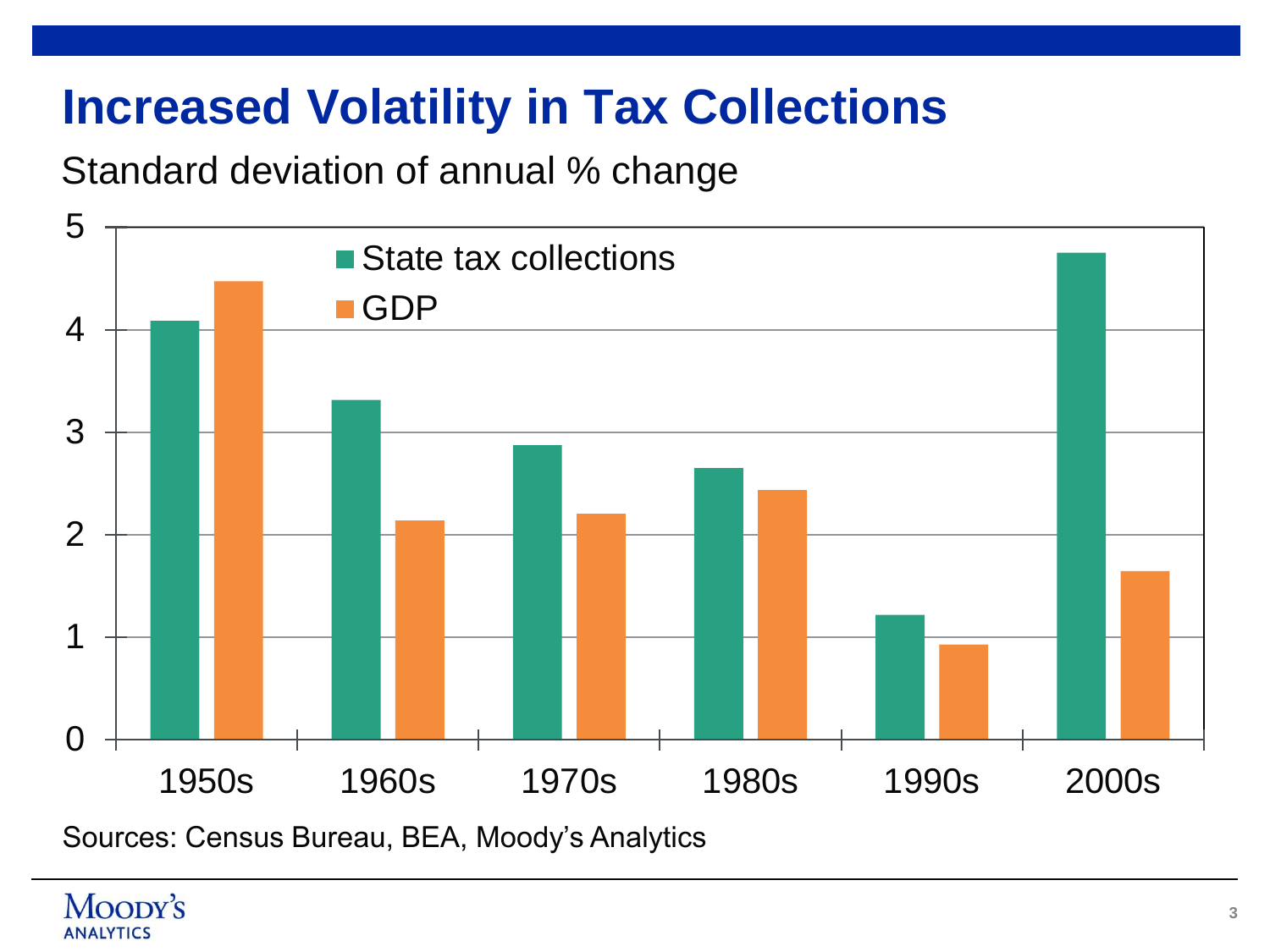## **Building Reserves for the Next Shortfall**

Rainy day fund balances as % of expenditures, budgeted FY16



Sources: NASBO, Moody's Analytics

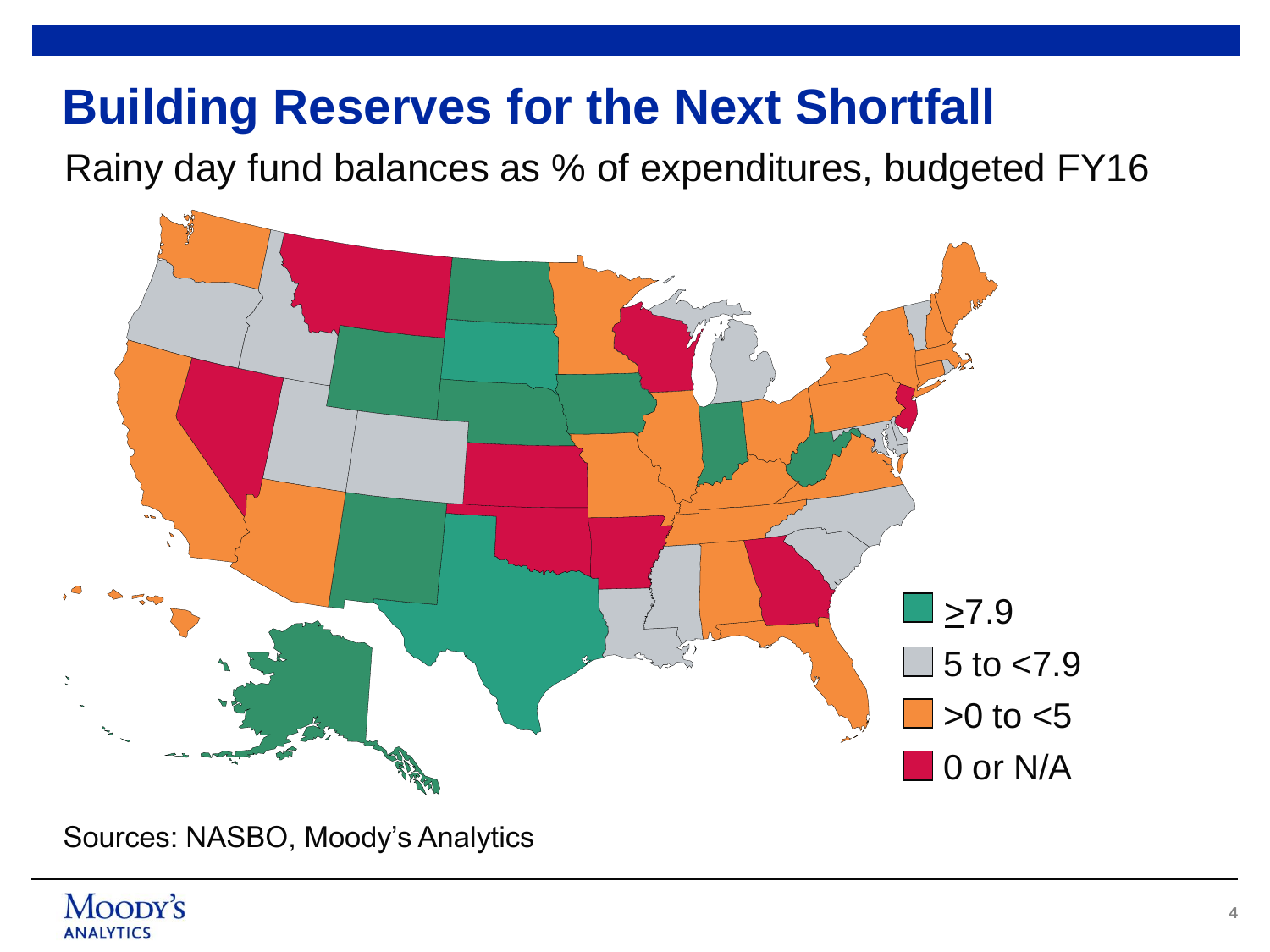## **Pensions Require Still More Attention…**

ANPL as a % of state governmental revenues, FY 2013



Sources: Moody's Investor Services, Moody's Analytics

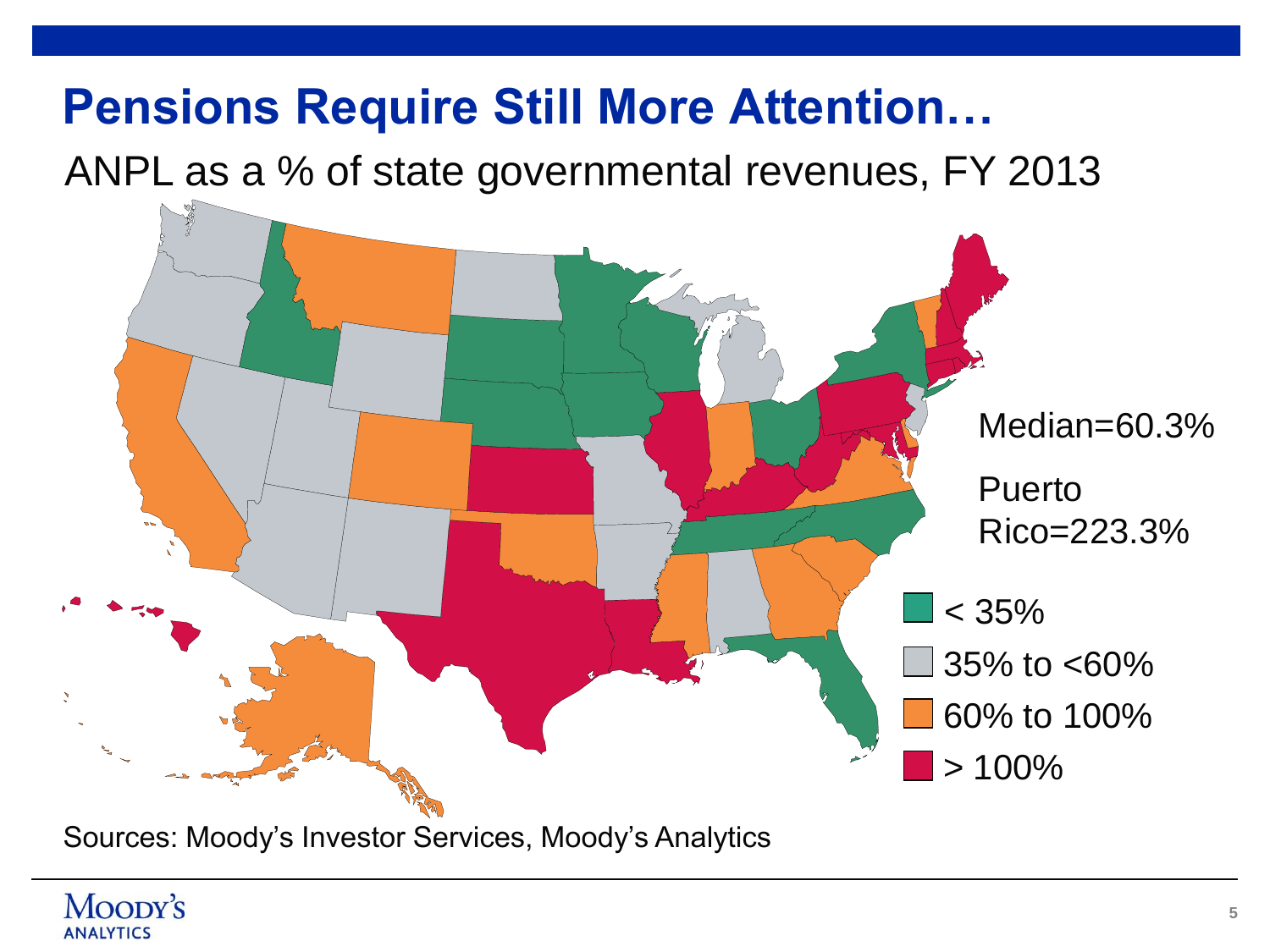# **…And Will Take Up More of Budgets**

State & local govt interest payments as a % of total spending



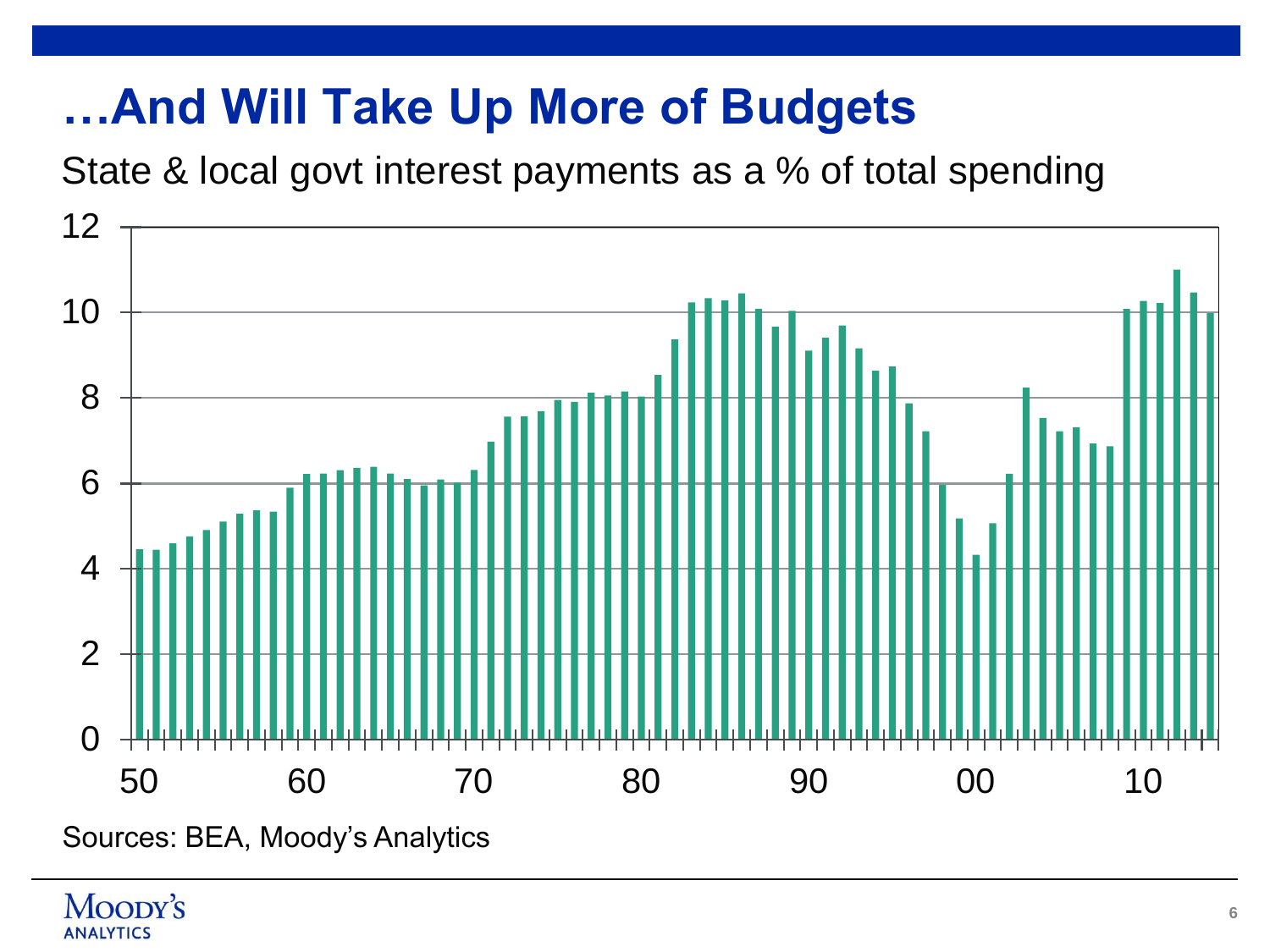## **Medicaid Will Outpace Revenues…**

% change yr ago, Jul-Jun fiscal yr



Sources: CMS, Census Bureau, Moody's Analytics

#### Moopy's **ANALYTICS**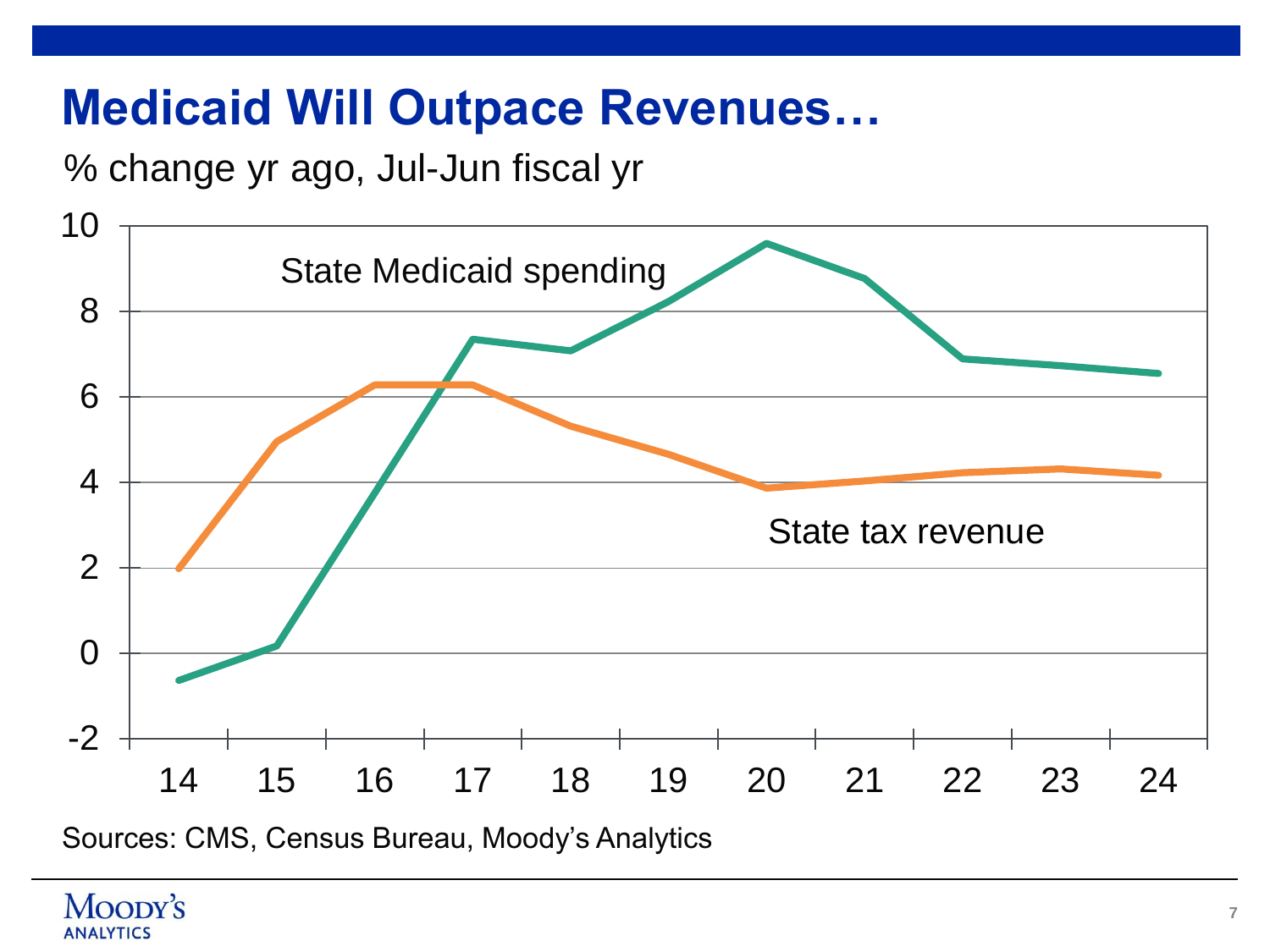# **…Crowding Out Other Spending..**

### Nominal, 2000Q1=100

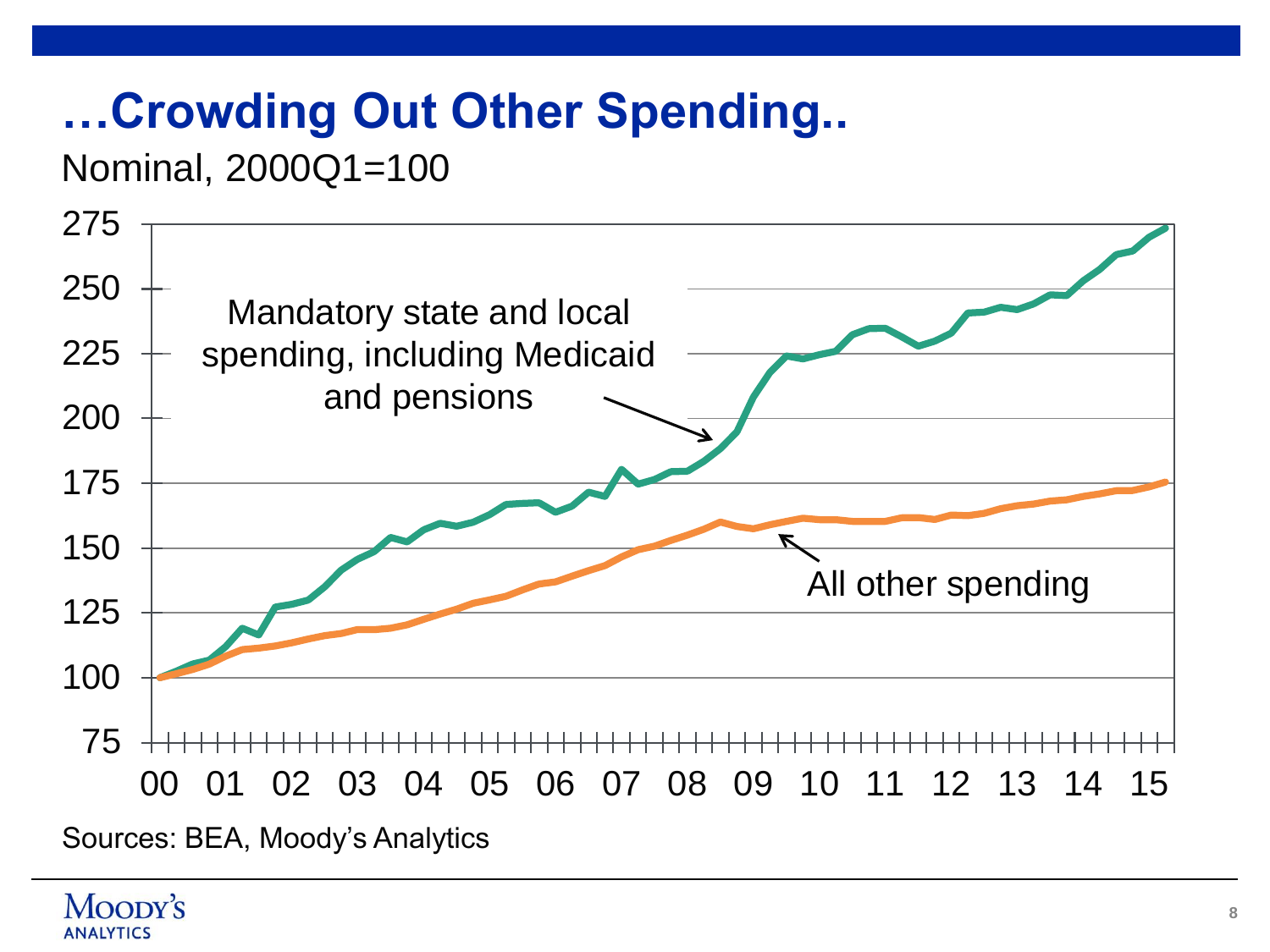# **…Including Hiring, Raises**

Share of current state and local government expenditures, %



#### Moopy's **ANALYTICS**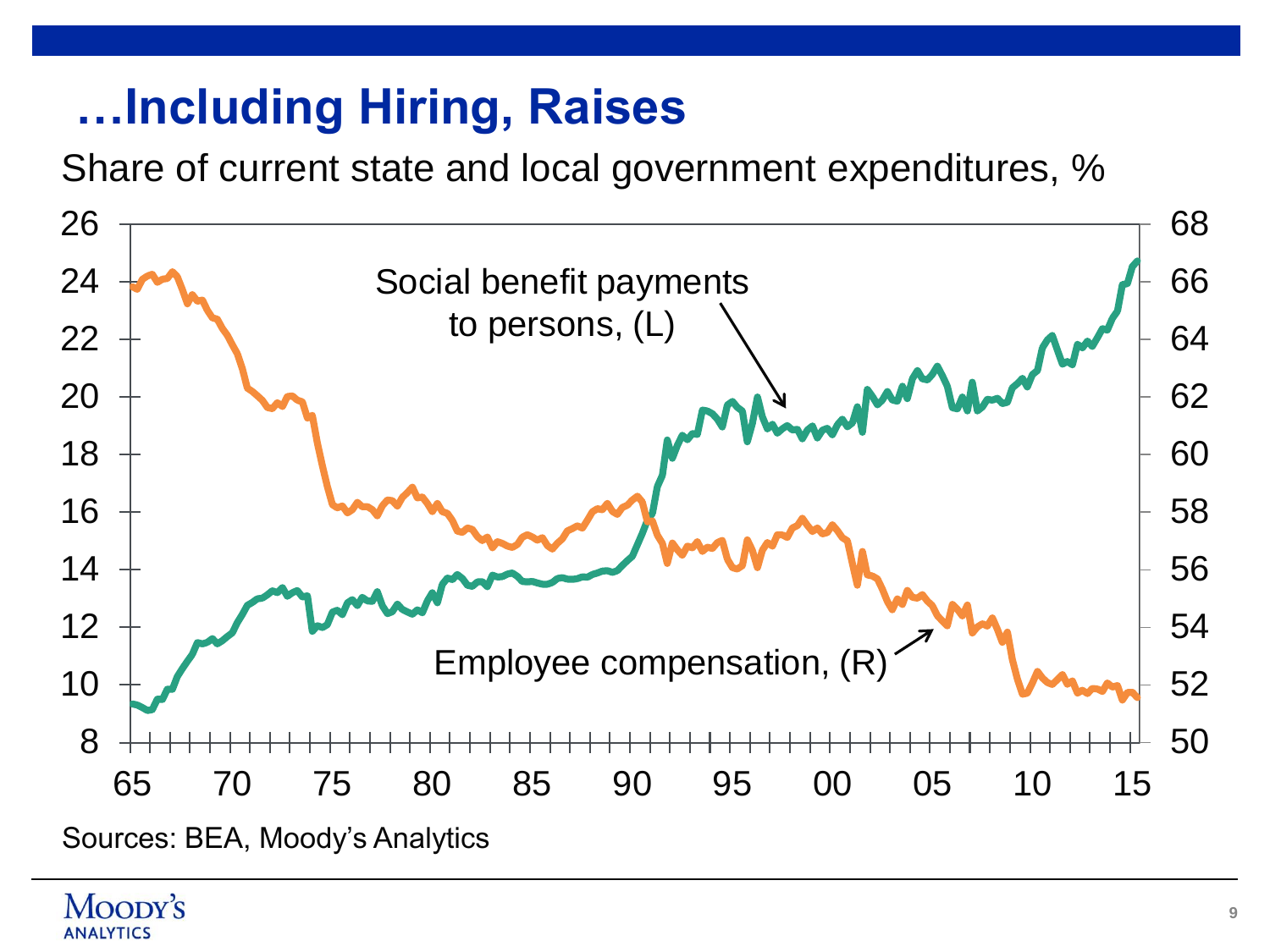## **Gains Will Remain Exception, Not Rule**

Higher education share of tot. spending, ppt change FY14-FY24



Sources: NASBO, Moody's Analytics

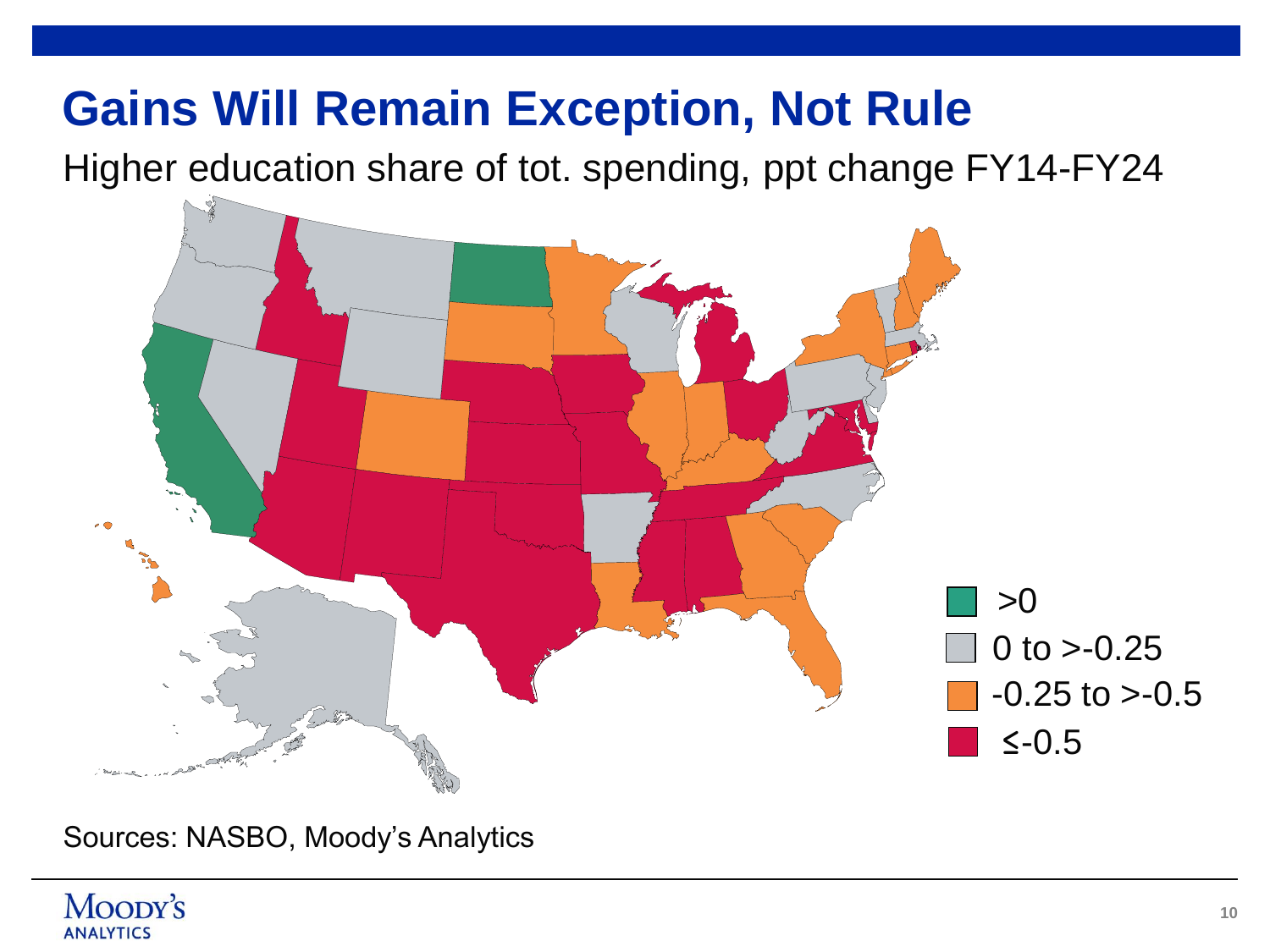### Moody's **ANALYTICS**

#### **www.economy.com**

United States 121 North Walnut Street Suite 500 West Chester PA 19380 +1.610.235.5299

United Kingdom One Canada Square Canary Wharf London E14 5FA +44.20.7772.5454

Australia Level 10 1 O'Connell Street Sydney, NSW, 2000 Australia +61.2.9270.8111

Prague Washingtonova 17 110 00 Prague 1 Czech Republic +420.22.422.2929